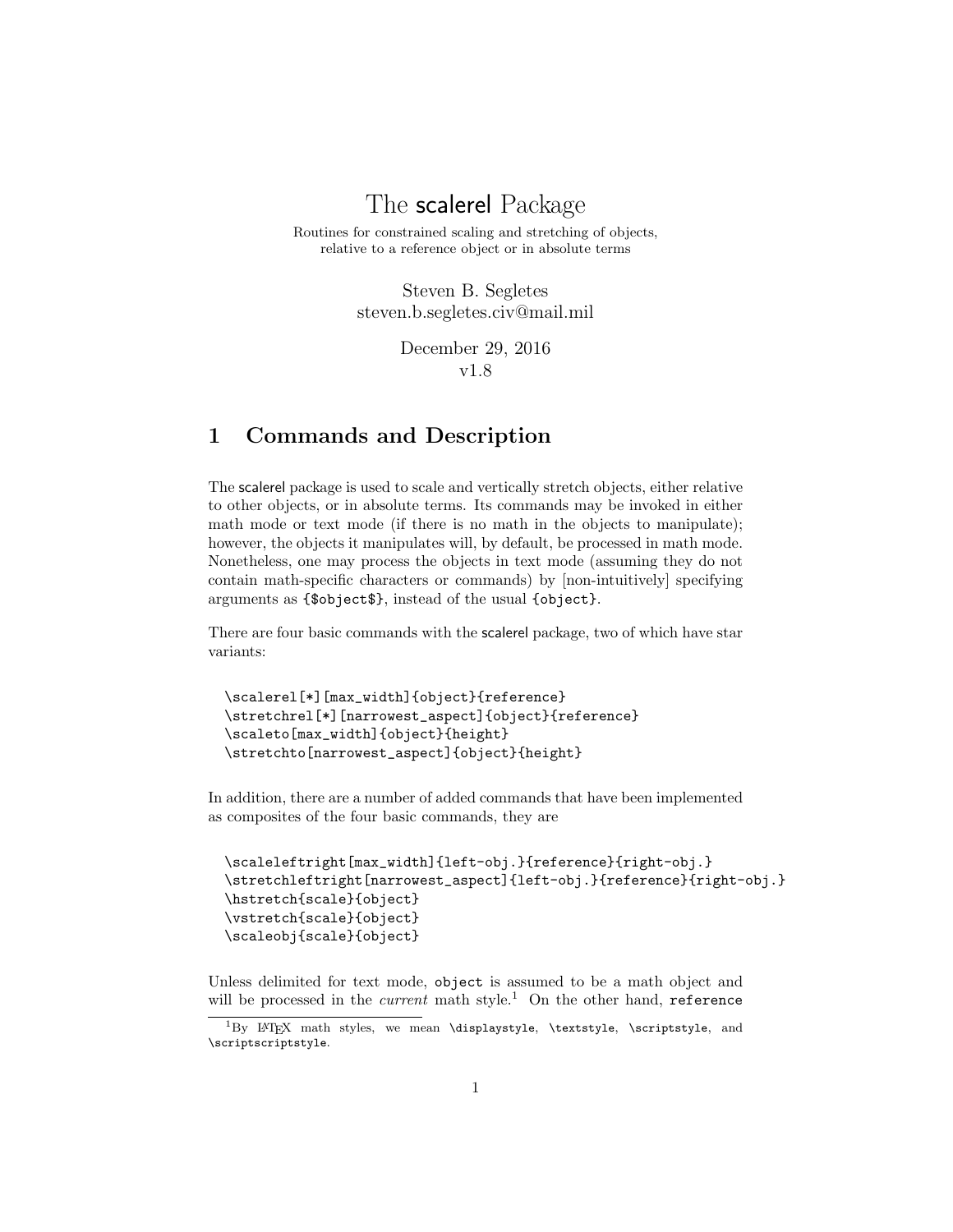will take on the current mode (text or math). If in math mode, reference will likewise be taken in the current math style.

There are also several auxiliary commands, useful in their own right:

```
\ThisStyle{...\SavedStyle...}
\LMex
\LMpt
\def\scriptstyleScaleFactor{0.7}
\def\scriptscriptstyleScaleFactor{0.5}
\Isnextbyte[[v] OR q]{test byte}{string}
\ignoremathstyle[D]
\discernmathstyle
```
In the case of all scalerel macros, object is the object to be scaled or stretched. It can be as simple as a symbol, like a summation sign  $(\sum)$ , or it can be an object of complex description. Likewise, in cases of relative scaling and stretching, reference is the reference object in relation to which the manipulated object is scaled or vertically stretched. The reference may likewise be of complex description (such as a mathematical expression). When an object is scaled or stretched *relative* to a **reference** object, it is also vertically shifted, if necessary, so that its vertical extent conforms to that of the reference object.

In cases of scaling or stretching to a specified size, height will be the total vertical height + depth of the object following a scale or stretch manipulation. Since scaling or stretching to an absolute size provides no reference object, the baseline of the manipulated object remains unchanged.

In cases of scaling (relative or absolute), the constraint max\_width is optionally specified as the maximum width allowable for the manipulated object. If the manipulated width would otherwise exceed this limit, the object width is reduced to meet this limit. If the object width is reduced, its aspect ratio will change with respect to its original shape.

By definition, vertical stretching will increase the (height-to-width) aspect ratio of an object. In the case of stretching (relative or absolute), the constraint  $\texttt{narrowest\_aspect}$  is the narrowest aspect ratio allowed by the stretch.<sup>2</sup> Its value is given in %, such that a parameter value of 100 indicates 100% or an aspect ratio of 1. If the stretch would otherwise cause the manipulated object's aspect ratio to become more narrow than  $(i.e.,\text{larger than})$  this value, the width of the manipulated object is increased to meet this threshold. The value of narrowest\_aspect must be an integer.

Because relative scaling or stretching is done relative to a reference object, the

<sup>2</sup>Prior to V1.8 of the package, the limiting aspect ratio was erroneously based on that portion of the stretched object above the baseline, rather than the object's full vertical extent.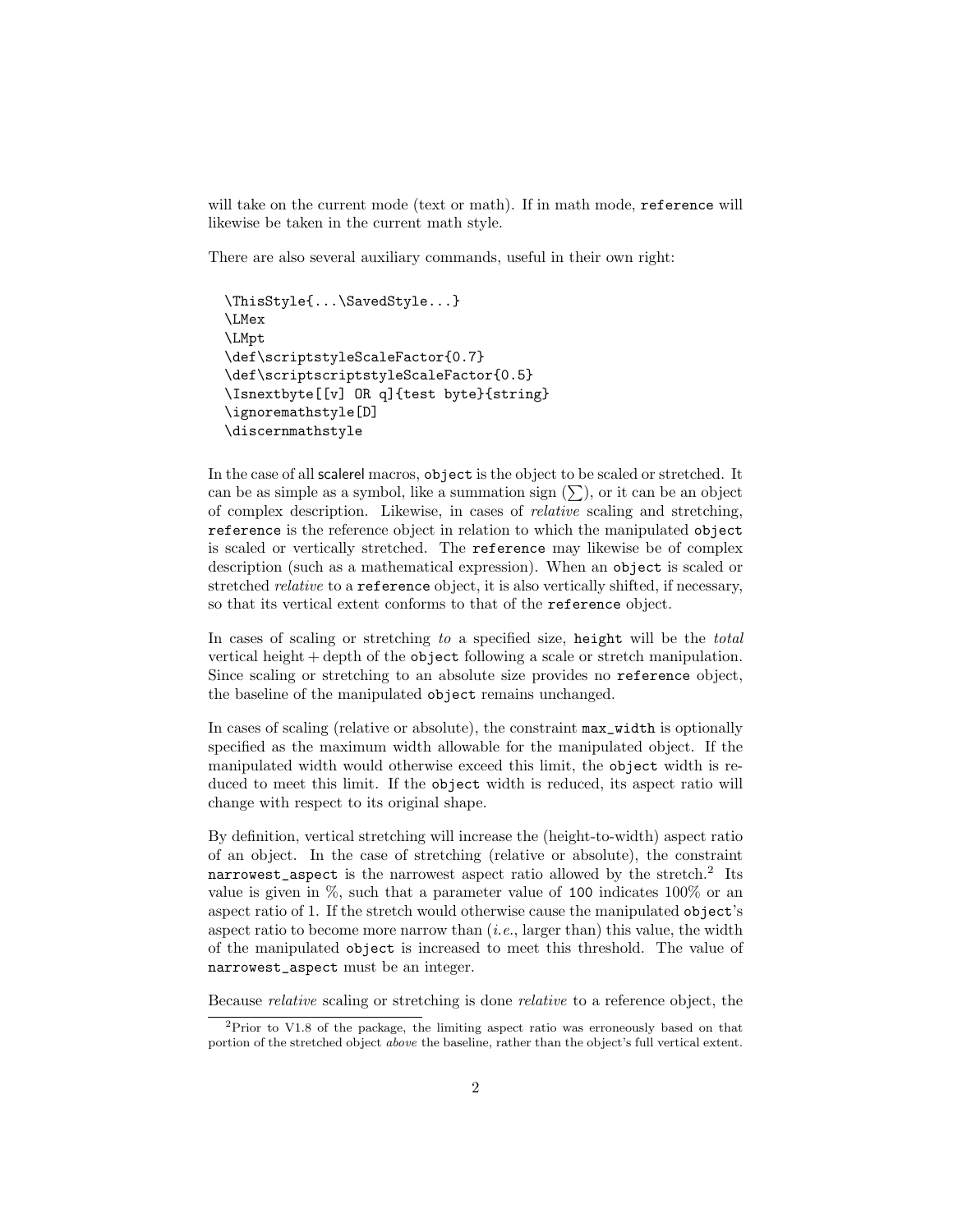|                           | \scalere1 \scalere1 and \stretchre1 commands will, by default, print out the manipu- |
|---------------------------|--------------------------------------------------------------------------------------|
| <i><b>\stretchrel</b></i> | lated object followed immediately by the reference object. Because this may          |
|                           | not always be desired, the star $(*)$ version of these commands suppresses the       |
|                           | output of the reference object, so that only the object that was manipulated         |
|                           | is output.                                                                           |

\scaleleftright The \scaleleftright and \stretchleftright commands are intended to pro- \stretchleftright vide the functional capability of the \left and \right commands in math mode, for delimiting symbols not otherwise supported by those commands.

- \hstretch The \hstretch and \vstretch commands merely take the second argument \vstretch and either horizontally or vertically stretch it by a scale factor given by the first argument. The scale is not given in percent, like some aforementioned commands. Remember also, that these commands are, by default processed in \scaleobj math mode. In a like manner, \scaleobj performs a scale of the object. It is like the \scalebox command of the graphicx package, except that its argument (like others in this package) defaults to math mode, and is displayed in the current math display style.
- \ThisStyle A useful auxiliary command \ThisStyle{} has been introduced for remembering the current math style. When invoked, this command will remember the math style present at the time of its invocation and then execute its argument. \SavedStyle Within the extent of its argument, an invocation of the macro \SavedStyle will reinstate the math style that was active upon invocation. This command is very useful when LAT<sub>EX</sub> boxes are being set within the math environment, since the prevailing math style does not carry into the box, without the use of \SavedStyle.
- \LMex The lengths \LMex and \LMpt work in conjunction with \ThisStyle and are \LMpt what I am calling the "local-mathstyle 'ex' " and "local-mathstyle 'pt'," respectively. They are lengths, available for use within the argument of \ThisStyle, that scale with the current mathstyle, equalling 1ex and 1pt in \displaystyle and \textstyle math, and scaled by a factor of 0.7 in \scriptstyle and  $0.5$  in  $\scr$ scriptscriptstyle. Such a scalable length is useful when scalerel is used to place objects relative to each other across various mathstyles. The \scriptstyleScaleFactor 0.7 and 0.5 relative height factors apply to the default Computer Modern font. For other fonts, these scale factors may be reset with a \def on the macros \scriptscriptstyleScaleFactor \scriptstyleScaleFactor and \scriptscriptstyleScaleFactor.
	- \Isnextbyte A service routine \Isnextbyte was employed by this package. Because of its more general utility, it is made accessible to the user. It is an improved version of the command \isnextbyte from the stringstrings package. It will determine if the first byte from a passed string argument matches a specified match-character. It produces a T or F result, which is printed out by default. With the use of the q optional argument, the output can be suppressed, with the result instead being stored in a macro \theresult.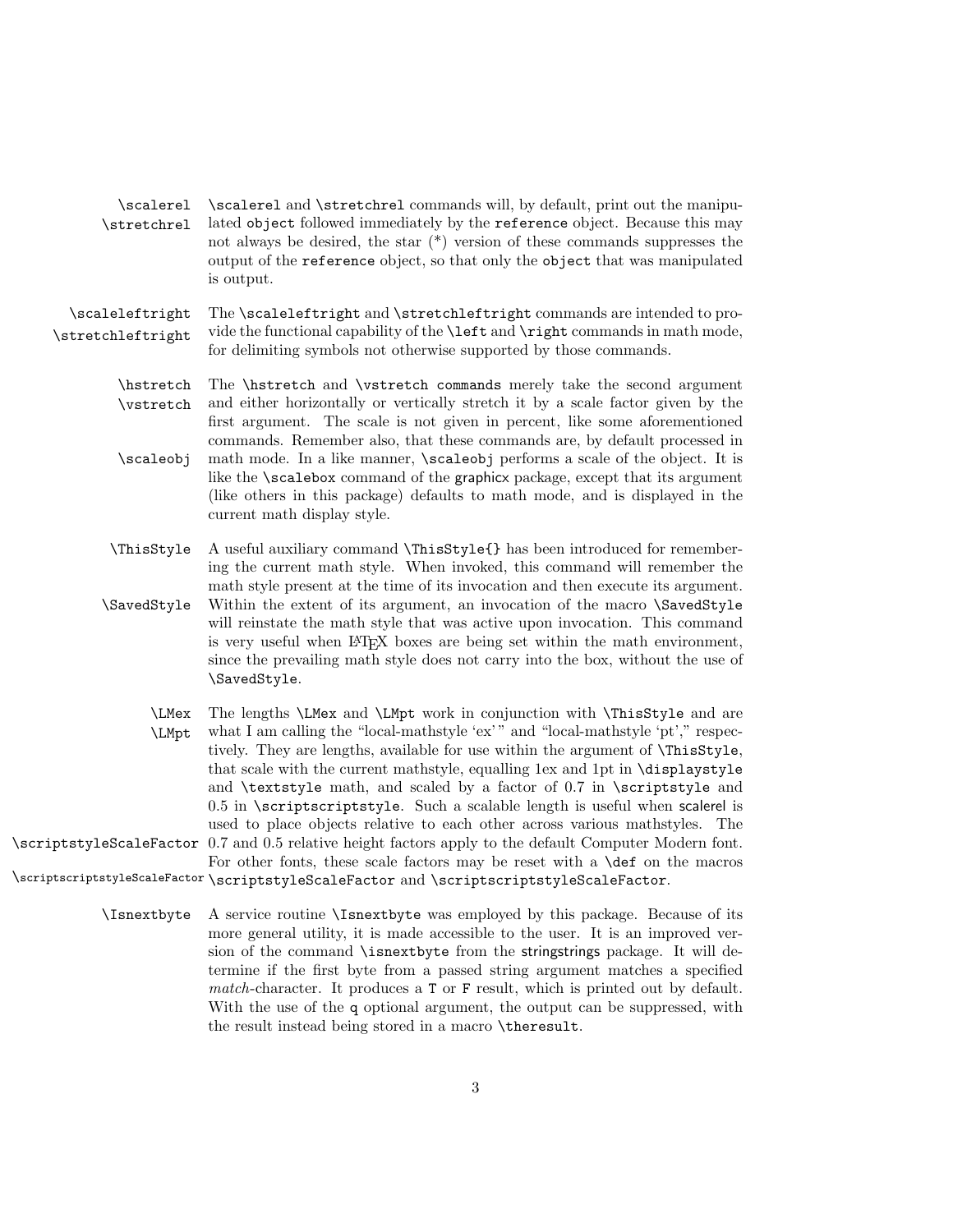#### 1.1 Efficiency of nested scalerel macros

As of version 1.4, scalerel commands will autodetect the current math display style (so-called display-style, text-style, script-style, and/or scriptscript-style) and process its arguments in the same mode. The overhead associated with this capability is an invocation of \mathchoice, which must create 4 boxes (one in each math style) before selecting one to typeset. While a small overhead in itself, an efficiency issue can arise when scalerel macros are nested, since if 3 scalerel macros are nested,  $\mathcal{L}$  hathchoice will build  $4^3 = 64$  boxes in order to select the proper one to typeset (and a nesting level of 4 yields 256 boxes).

\ignoremathstyle With the use of \ignoremathstyle, the math style of the scalerel processing can be fixed in a single math style, thus eliminating the construction of \mathchoice boxes. The increase in processing efficiency can be noticeable when operating on deeply nested scalerel macros.

> The invocation of \ignoremathstyle will force all subsequent scalerel calls to process its arguments in \textstyle math. Alternately, \ignoremathstyle[D] will force the processing of scalerel macros in \displaystyle math.

This streamlining can be undone, reinstating the more general math-style pre- \discernmathstyle serving approach, with the invocation of \discernmathstyle. These macros can be used anywhere in a document by a user, to turn off and on the \mathchoice feature of scalerel, or they may be used within user macro definitions, to fix the math style by which scalerel processes its macros within the confines of the user macro.

#### 2 Usage Examples

Now for a few examples. Let us define

```
\def\preblob{\displaystyle\sum_{i=0}^3}
\def\blob{\displaystyle\frac{\displaystyle\frac{x^3}{z+r^3}}%
          {\displaystyle\frac{y}{x^2}}%
}
```
Here are the raw definitions of  $\preceq$  hereblob $\boldsymbol{\delta}$ , unscaled:

$$
\sum_{i=0}^{3} \frac{x^3}{\frac{z+r^3}{y^2}}
$$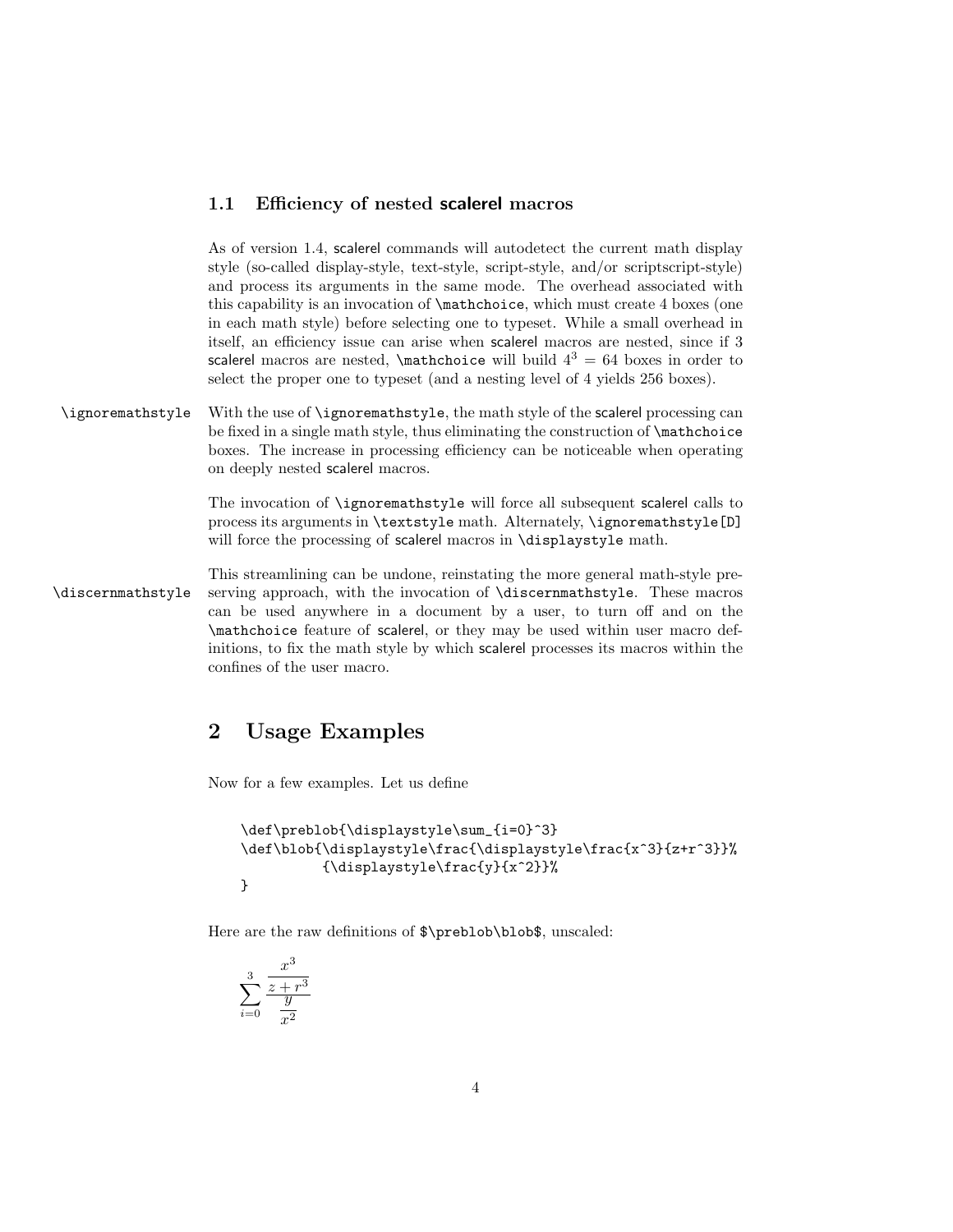#### 2.1 The \scalerel Command

Now we employ \$\scalerel{\preblob}{\blob}\$ to scale the summation to match the size of the acted-upon term:

$$
\sum_{i=0}^{3} \frac{x^3}{\frac{z+r^3}{y^2}}
$$

If we wish constrain the width of the summation to 3ex, we employ \$\scalerel[3ex]{\preblob}{\blob}\$

$$
\sum_{i=0}^{3} \frac{x^3}{\frac{z+r^3}{x^2}}
$$

Of course, if the manipulated object contains text symbols (as in this case), a width constraint will change their aspect ratio, which is generally not desirable.

Now let's say you wanted to introduce notation to bound mathematical expressions by triangles. After defining \blob as before, you could use \$\scalerel[3ex]{\triangleleft}{\blob}

\scalerel\*[3ex]{\triangleright}{\blob}\$



Here, the second call to  $\succeq$  scalerel was with the star  $(*)$  option, indicating that \blob should not be printed out following the right-hand delimiter. A less-tall expression would appear in those same delimiters as

 $\triangleleft Q\triangleright$ 

Because the width limit had not been reached, no horizontal compression of the object was required. Note: see the \scaleleftright and \stretchleftright commands for a more direct way to employ these sort of transformations.

#### 2.2 The \stretchrel Command

In its most simple application \stretchrel can be used in the fashion of a \left\{ in math mode. While there is no reason to replace that more efficient usage supplied by LATEX, it is nonetheless instructional to see a comparison of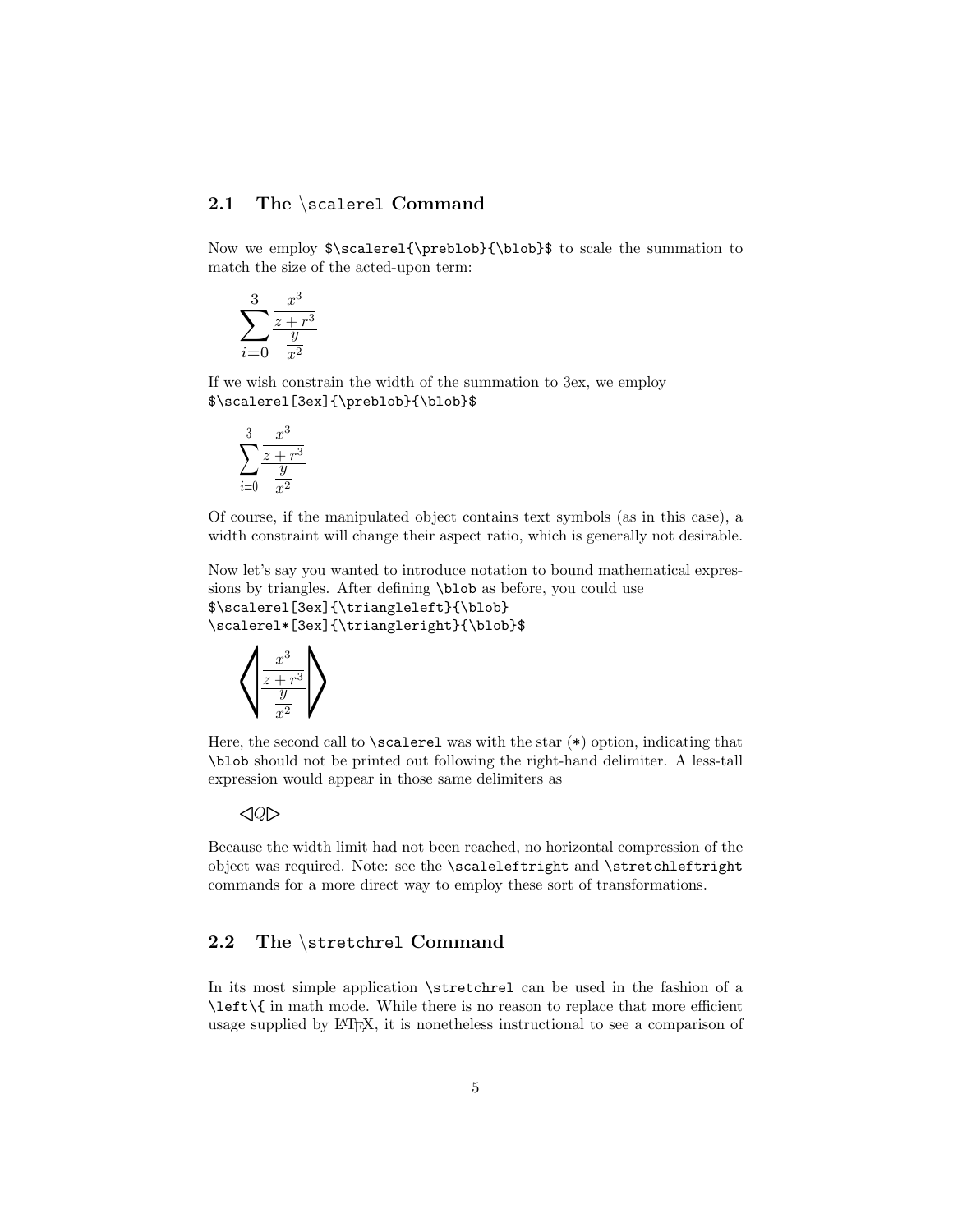\$\left\{\blob\right.\$ and \$\stretchrel[550]{\{}{\blob}\$, to see how the aspect-ratio limiting option can be employed to avoid an overly stretched (narrow) manipulation:

$$
\begin{cases}\n\frac{x^3}{z+r^3} \\
\frac{y}{x^2}\n\end{cases}\n\qquad\n\begin{cases}\n\frac{x^3}{z+r^3} \\
\frac{y}{x^2}\n\end{cases}
$$

The expression on the right uses a standard { character, which has been vertically stretched, but limited to an aspect ratio no narrower than 5.5. To use symbols for which the \left nomenclature will not work, \stretchrel provides a viable alternative, as shown in this stick-figure example:

3m \$\stretchrel[600]{\updownarrow\,} {\fbox{\rule[-1.8em]{0ex}{4em}Work Table}}\$



or in this use, \$\stretchrel[350]{\int}{\blob} dx\$, of the stretched integral sign (aspect limited to 3.5):

$$
\int \frac{x^3}{\frac{z+r^3}{x^2}} dx
$$

#### 2.3 Baseline Shifts of Relative Scales and Stretches

It was mentioned that when \scalerel and \stretchrel are employed, the manipulated object gets vertically shifted to match the extent of the reference object. To see how this works, we provide the following example, that employs some inline math and scaling.



The first case of the large letter "i" was generated with \scalerel, and so the baseline of the "i", normally not a descending letter, was dropped to conform to the descended reference equation. All of this was set in an \fbox to show the extent of the objects. For comparison, an "i", scaled to 35pt, was then placed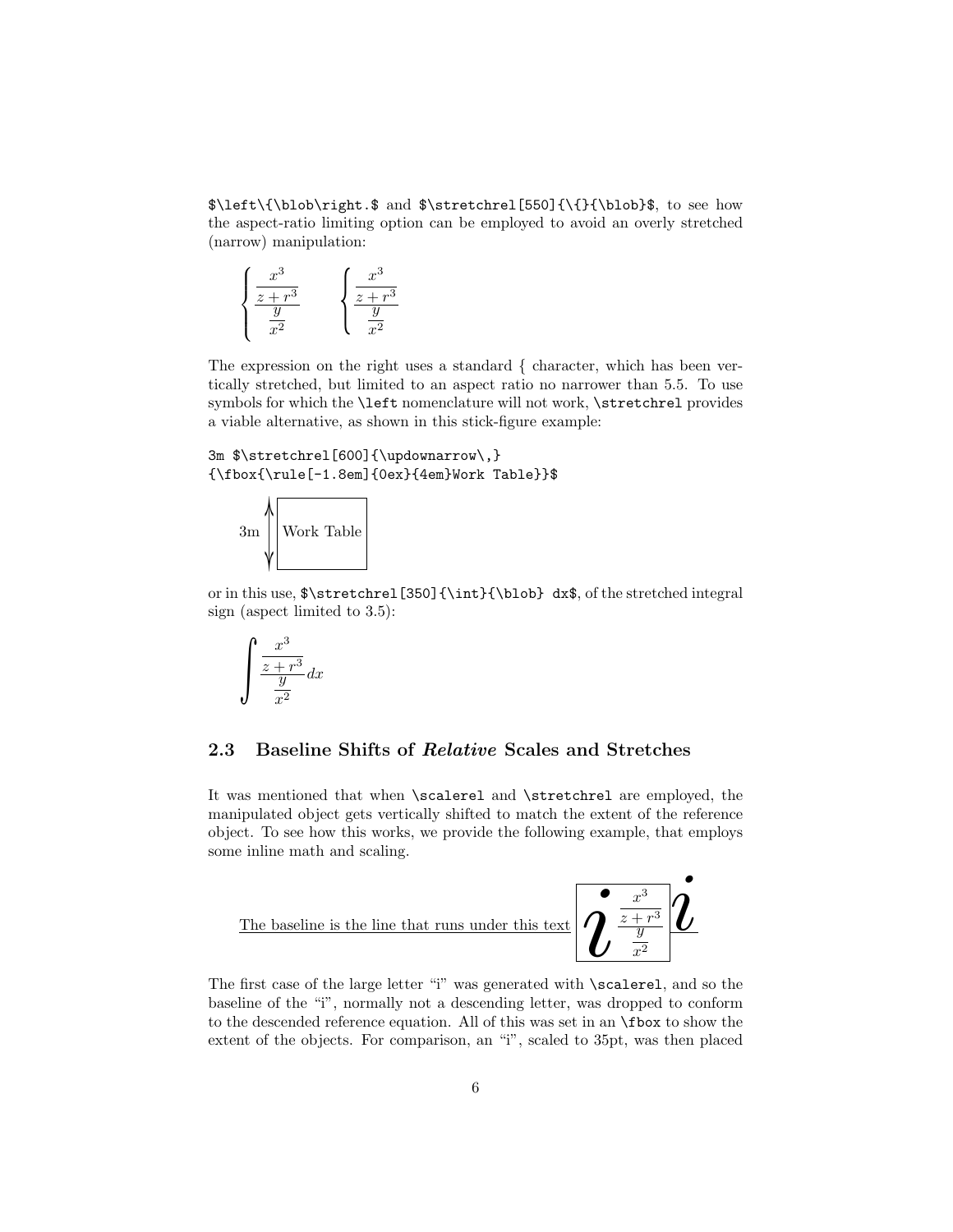using a \scaleto command, which does not change the baseline of the original object.

#### 2.4 The \scaleto and \stretchto Commands

The \scaleto and \stretchto commands are comparable to the \scalerel and \stretchrel commands, except they do not accept a reference object as their second mandatory argument. Rather, they take an absolute height  $(i.e.,$ height + depth), specified with units. These commands use the same optional arguments as \scalerel and \stretchrel to constrain the width and/or the aspect ratio, respectively, of the manipulated object.

As was mentioned in the prior section, a difference between these and the relative scale/stretch commands is that an object's baseline is not altered with the use of \scaleto and \stretchto. Because there is no reference object employed with these commands, there is no need for starred (\*) versions of these commands, which would otherwise suppress the printing of the reference object.

Examples follow the established pattern established in prior sections. First, we scale the equation blob used as an example in this documentation to a vertical extent of 80pt, preserving the original aspect ratio,

$$
\begin{array}{cc}\n x^3 \\
\hline\n z + r^3 \\
 \hline\n y\n\end{array}
$$

Below, we stretch the Greek letter, capital phi, to 60pt, but constrain the aspect ratio to no less than 1.75.

\$\stretchto[175]{\Phi}{60pt}\$ Φ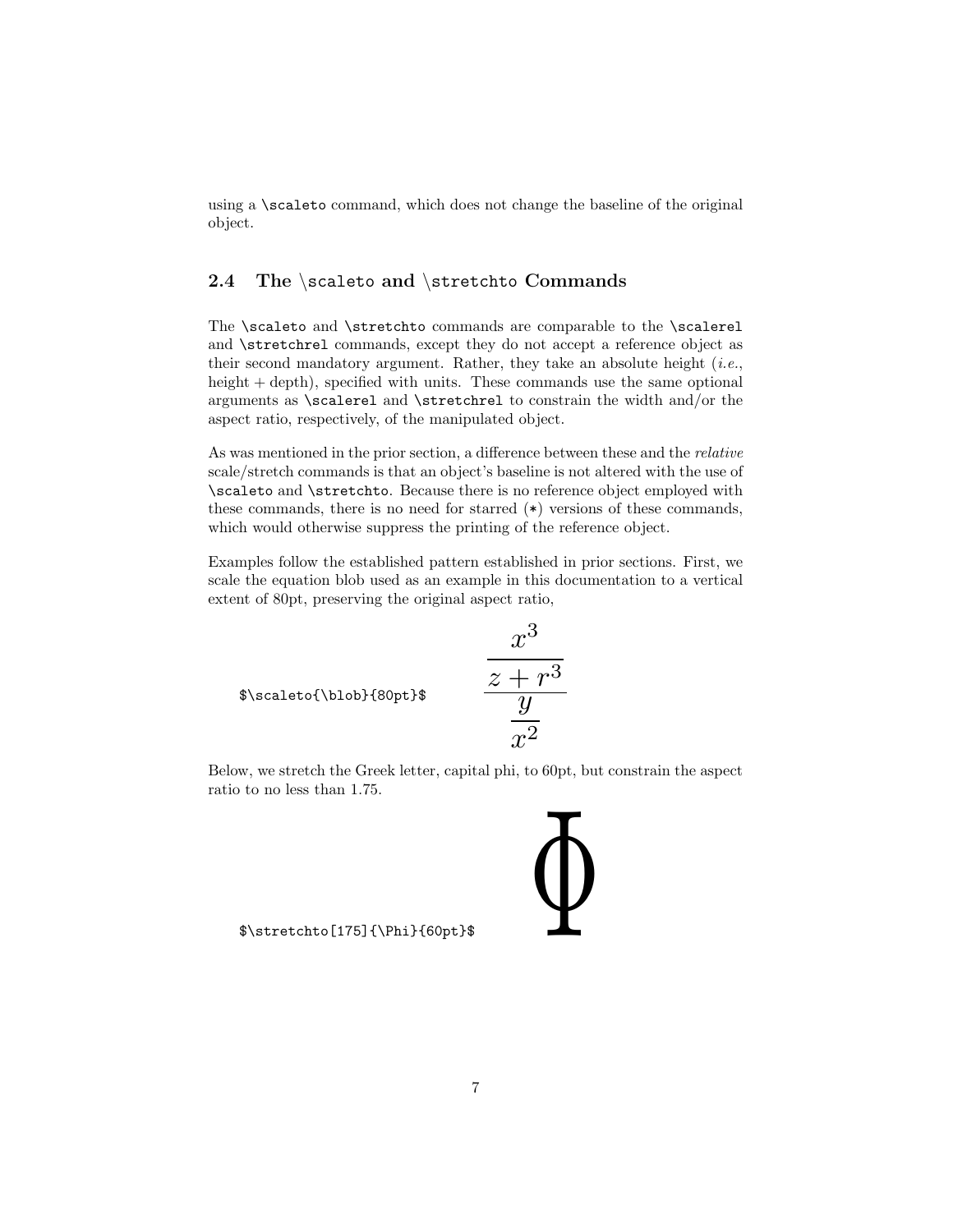#### 2.5 The \scaleleftright and \stretchleftright Commands

These commands are composites of several \scalerel and \stretchrel commands, intended to provide the functionality of the \left ...\right syntax of mathmode, using symbols for which the \left ...\right syntax does not work. It uses the same optional arguments as **\scalerel** and **\stretchrel** in order to limit the width or aspect ratio of the respective manipulated objects. If one of the symbols on the left or right end of the enclosed reference block is to be blank, these commands support the use of the period argument {.} as a blank placeholder, in a fashion analogous to the \left ...\right syntax of mathmode.



#### 2.6 The \hstretch, \vstretch, and \scaleobj Commands

These commands simply perform horizontal or vertical stretching, respectively. They use a scale factor, rather than an absolute length. If the stretch factor is greater than 1, the stretched length is larger than the original. If less than one, it is compressed with respect to the original.

```
$\otimes\hstretch{3}{\otimes}\hstretch{0.5}{\otimes}$ ⊗⊗⊗
$\otimes\vstretch{3}{\otimes}\vstretch{0.5}{\otimes}$ ⊗⊗⊗
```
The \scaleobj command performs scaling in the fashion of a \scalebox command, except that its argument is processed in math mode of the current math display style, by default. Thus, the difference between the following two invocations:

 $\(\\c{2}{\sum_{i=0}^{n}}\)\$  $\label{eq:2} $$\[\scaleobj{2}{\sum_{i=0}^{n}}\]$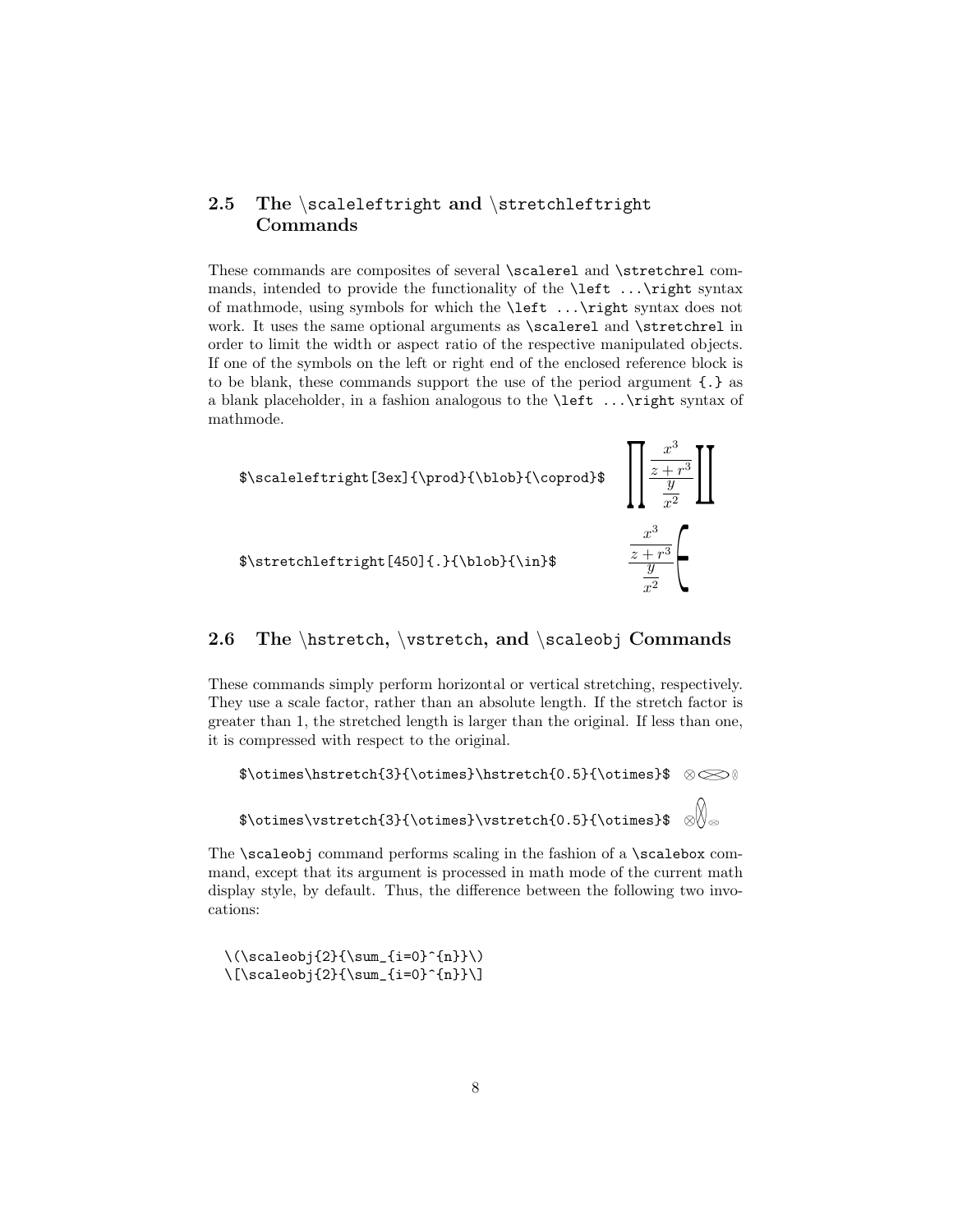

#### 2.7 The \ThisStyle, \SavedStyle, \LMex, and \LMpt Commands

These are very powerful macros that provide the ability to save the current math style and to import it to various places (for example, inside boxes and other macros) where the math style would otherwise be lost. These commands are part of this package because the various scalerel macros employ them to automatically import the current math style into their arguments.

The easiest way to show how these macros are used is to provide a working example, such as the one given below.

```
\documentclass{article}
\usepackage{stackengine}
\usepackage{graphicx}
\usepackage{scalerel}
\stackMath
\def\ccdot{\scalebox{1.15}{$\SavedStyle\cdot$}}
\def\altdiv{\mathbin{\ThisStyle{%
 \stackunder[-.6\LMex]{%
    \stackon[-.45\LMex]{\SavedStyle\sim}{\ccdot}%
 }{\ccdot}}}}
\begin{document}
$A \altdiv B ~~A \div B$\par
$\scriptstyle A \altdiv B ~~A \div B$\par
$\scriptscriptstyle A \altdiv B ~~A \div B$\par
\end{document}
```
The output of this example shows a fabricated glyph (\altdiv) across the math styles, comparing it to \div: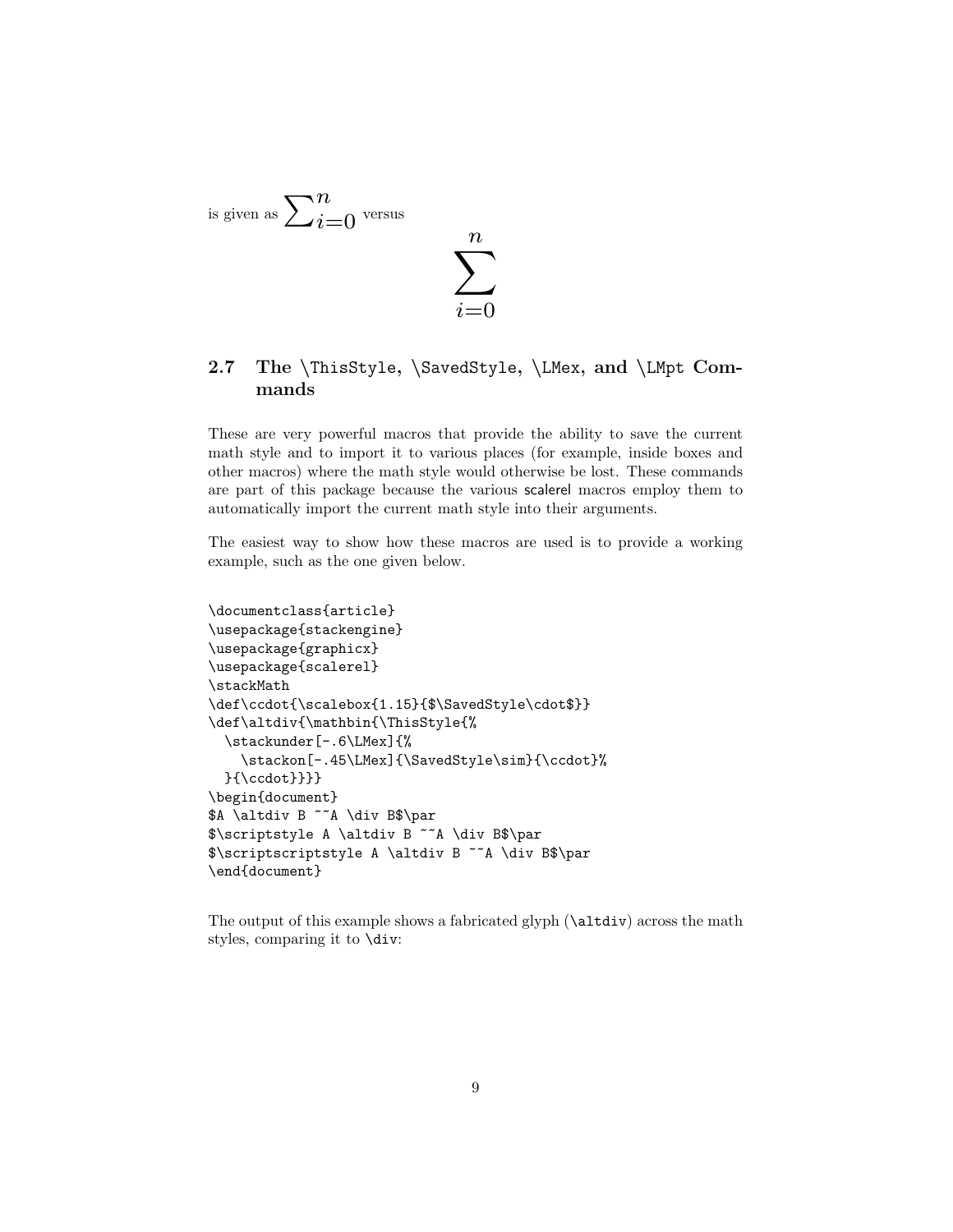# A ∼·  $\therefore B \quad A \div B$  $A\dot{\sim}B$   $A\div B$  $A \sim$  $A \doteq B$

The difficulties that must be overcome are several: the composite glyph is created by way of a stack, which processes its arguments in either text mode or \textstyle math mode; and the stacking distances between the components of the composite glyph need to vary with the mathstyle. To overcome the first issue, the \altdiv macro is wrapped in a \ThisStyle{...} wrapper. Whenever one of the glyph components (e.g.,  $\sin$  or  $\cdot$ cdot) is employed within the stackengine where the mathstyle is otherwise lost, it is prepended with a \SavedStyle to reinstate the current math style. Thus, the glyph components will present in the proper mathstyle. Likewise, the vertical stacking gaps between the glyph components, given as optional arguments to the stacking commands, are here specified in multiples of \LMex. In this way, the stacking gaps will shrink with the smaller math styles, keeping the spacings on the same relative scale as the size of the smaller glyphs.

#### 3 Real World Application

#### 3.1 White Curly Brackets

Ref: http://tex.stackexchange.com/questions/100966/defining- scalable-whitecurly-brackets-and-and

A user defined two new symbols made by combining the font glyphs of a brace and a vertical strut, calling them \llbrace and \rrbrace, to look as follows around an argument (in this case  $x$ ):

 $\{x\}$ 

But they found that when represented in reduced size fonts, the symbol glyphs of the brace and the strut separated (note: \tiny font has been scaled up to match prior figure's height):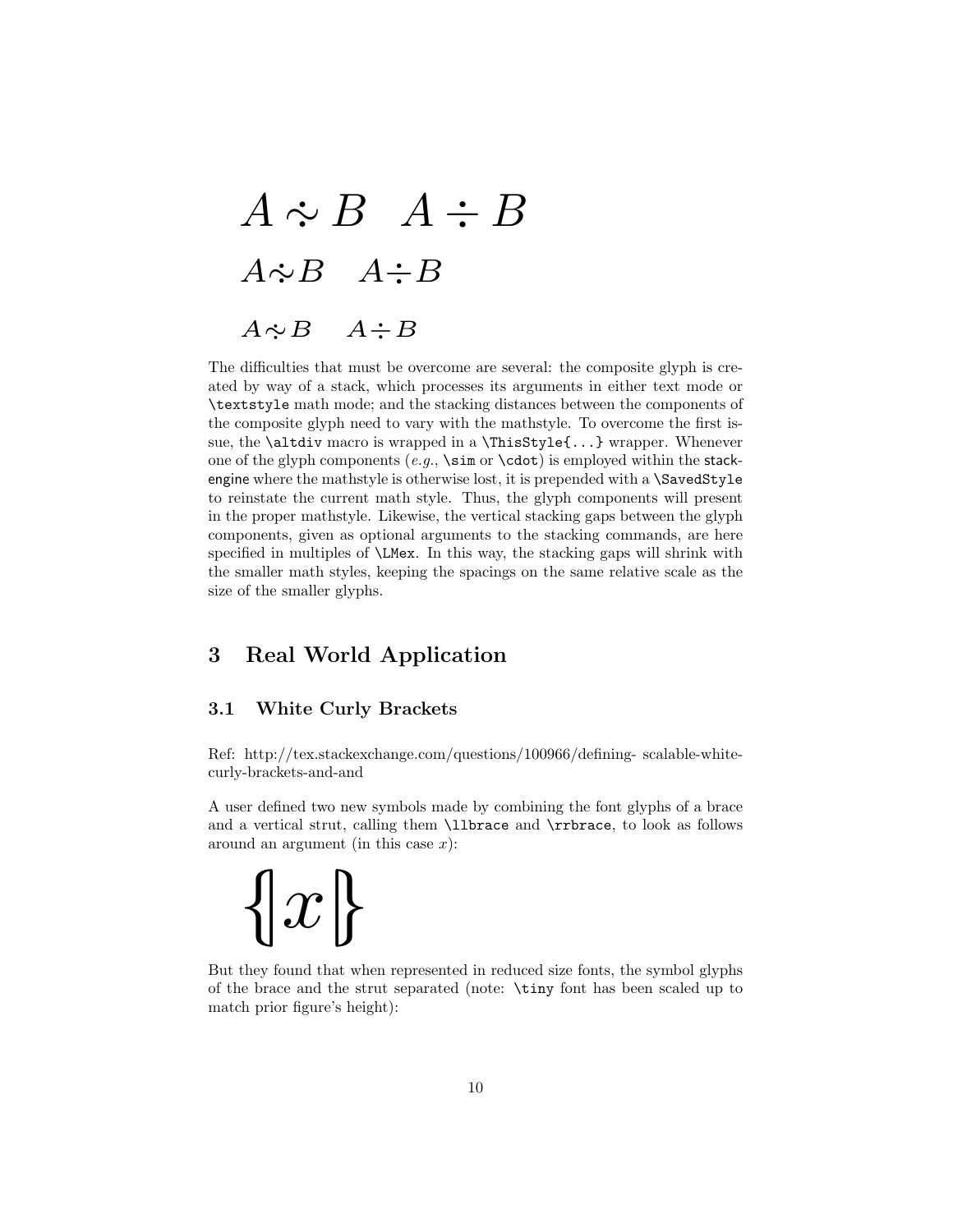# $\{|x|\}$

This happens because font designers don't merely scale their fonts when shrunk down in size, but they do things (like thickening up lines and changing aspect ratios) in an attempt to retain legibility. In this case, the font's auto-adjustment at smaller scale caused this composite representation to change in unacceptable ways.

The scalerel solution was to use the image from the normal-size representation and to shrink it down as needed. So, in this case, a normal-sized copy of the braces were stored in boxes called \lXbrace and \rXbrace, resepctively. Then the following terms were defined:

```
\def\lxbrace{\scalerel*{\usebox{\lXbrace}}{\llbrace}}
\def\rxbrace{\scalerel*{\usebox{\rXbrace}}{\rrbrace}}
```
Now, in lieu of using \llbrace directly, the use of \lxbrace would take a copy of the normal-sized \lXbrace and scale it down to the vertical height of the malformed tiny \llbrace, and substitute for it. Here, we show the result at both normal size and tiny size:

```
\{|x|\} {x\}
```
Note that the brace is the properly formed scale of the normal-sized brace in both cases, even as the  $x$  adjusts to the fontsize reduction.

If one wanted the default braces narrower (to match the look of the comparable symbols in the literature), one could use \hstretch in the definitions to achieve that quickly as

```
\def\lxbrace{%
   \label{th:rel} $$\hstretch{0.6}{\scalerel*}{\usebox{\ll}Xbrace}}{\llbracket}\def\rxbrace{%
   \hstretch{0.6}{\scalerel*{\usebox{\rXbrace}}{\rrbrace}}}
```
to give the following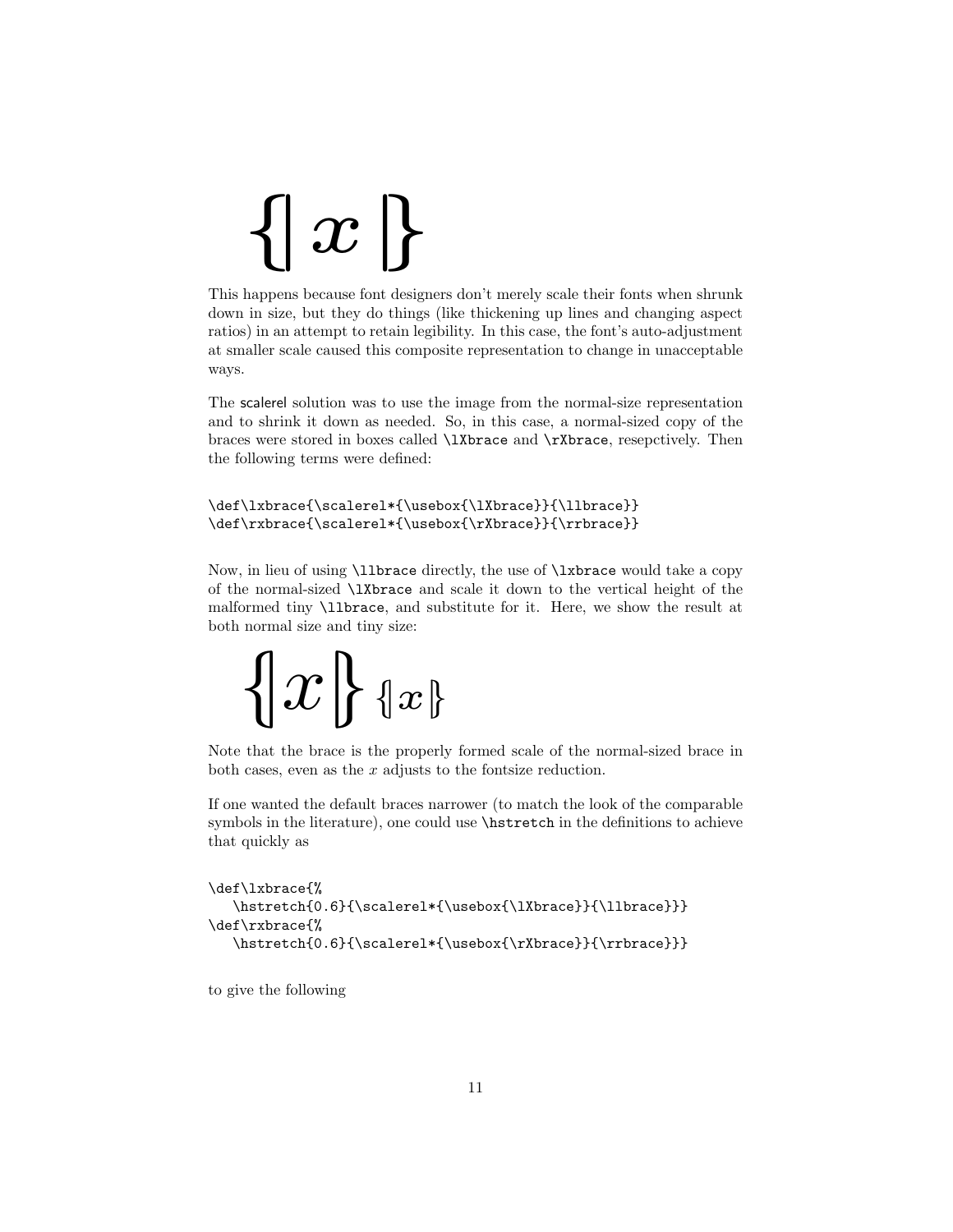$$
\big\{\hspace{-1pt}\{x\}\!\mid_{\mathscr{X}}\hspace{-1pt}\}
$$

Likewise, the **\left** and **\right** features of equation mode cannot be used with the white braces,

$$
\left\{ \left[ \left\{ \left[ \left( a\right) \cdot bc^{2^{3}}\right] ^{4}\right\} ^{5}\right] \right\}
$$

but scalerel can fix that, too:

$$
\left\{ \left[ \left\{ \left[ \left( a\right) \cdot bc^{2^{3}}\right] ^{4}\right\} ^{5}\right] \right\}
$$

with

```
\(\scaleleftright[1.5ex]{\lxbrace}{\core}{\rxbrace}\)
```
where **\core** is the core inner equation to which the white braces need to be scaled. In this case, the scaled white braces were width-limited to 1.5ex.

#### 3.2 Extra-Wide Oversymbols

Ref:

http://tex.stackexchange.com/questions/100574/really-wide-hat-symbol/101136#101136

There are many oversymbols defined to stand over a single-letter variable. There are a smaller number of extra-wide oversymbols to extend over small groups of symbols. Occasionally, however, a need arises for an oversymbol to stretch over a larger group of symbols.

With these definitions,

\usepackage{scalerel,stackengine}

```
\newcommand\reallywidehat[1]{\ensurestackMath{%
\savestack{\tmpbox}{\stretchto{%
 \scaleto{%
    \scalerel*[\widthof{\ensuremath{#1}}]{\kern-.6pt\bigwedge\kern-.6pt}%
    {\rule[-\textheight/2]{1ex}{\textheight}}%WIDTH-LIMITED BIG WEDGE
 }{\textheight}%
```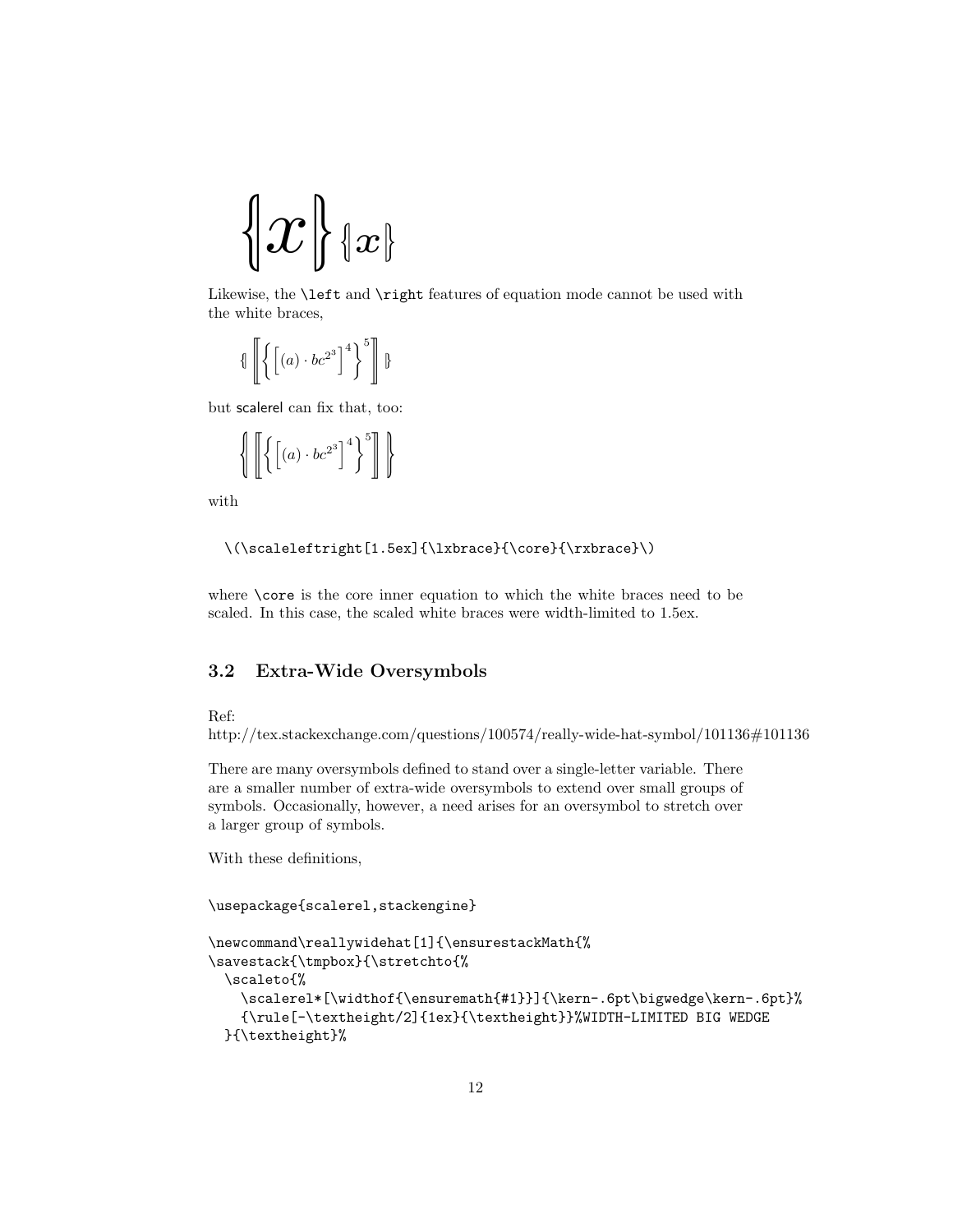```
}{0.5ex}}%
\stackon[1pt]{#1}{\tmpbox}%
}}
\newcommand\reallywideparen[1]{\ensurestackMath{%
\savestack{\tmpbox}{\stretchto{%
  \scaleto{%
    \scalerel*[\widthof{\ensuremath{#1}}]{\kern-.6pt\frown\kern-.6pt}%
    {\rule[-\textheight/2]{1ex}{\textheight}}%WIDTH-LIMITED BIG FROWN
  }{\textheight}%
}{0.9ex}}%
\stackon[-.5pt]{#1}{\tmpbox}%
}}
```
arbitrarily wide oversymbols may be constructed:

trarily wide ov $\widehat{POQ} + \widehat{QOR}$  $\widehat{QOR} + \widehat{ROP} = 2\pi r$ xtrarily wide oversymbols may be contrary<br>  $\widehat{POQ} + \widehat{QOR} + \widehat{ROP} = 2\pi r$ <br>  $\widehat{zbcdefghijklm} \neq \widehat{zbcdefghijklm}$ 

# $\overline{zbcdefghijklm}$  ;<br> **Future De**<br>
would be relatively 4 Future Development

It would be relatively straightforward to extend this approach to horizontal scaling problems. However, it is not exactly clear to the author what format is best suited for user needs. If he gets feedback in that regard, it will inform him how best to proceed.

## 5 Code Listing

```
\ProvidesPackage{scalerel}
[2016/12/29 v1.8
Routines for constrained scaling and stretching of objects,
relative to a reference object or in absolute terms]
%
% This work may be distributed and/or modified under the
% conditions of the LaTeX Project Public License, either version 1.3
% of this license or (at your option) any later version.
% The latest version of this license is in
% http://www.latex-project.org/lppl.txt
% and version 1.3c or later is part of all distributions of LaTeX
% version 2005/12/01 or later.
%
```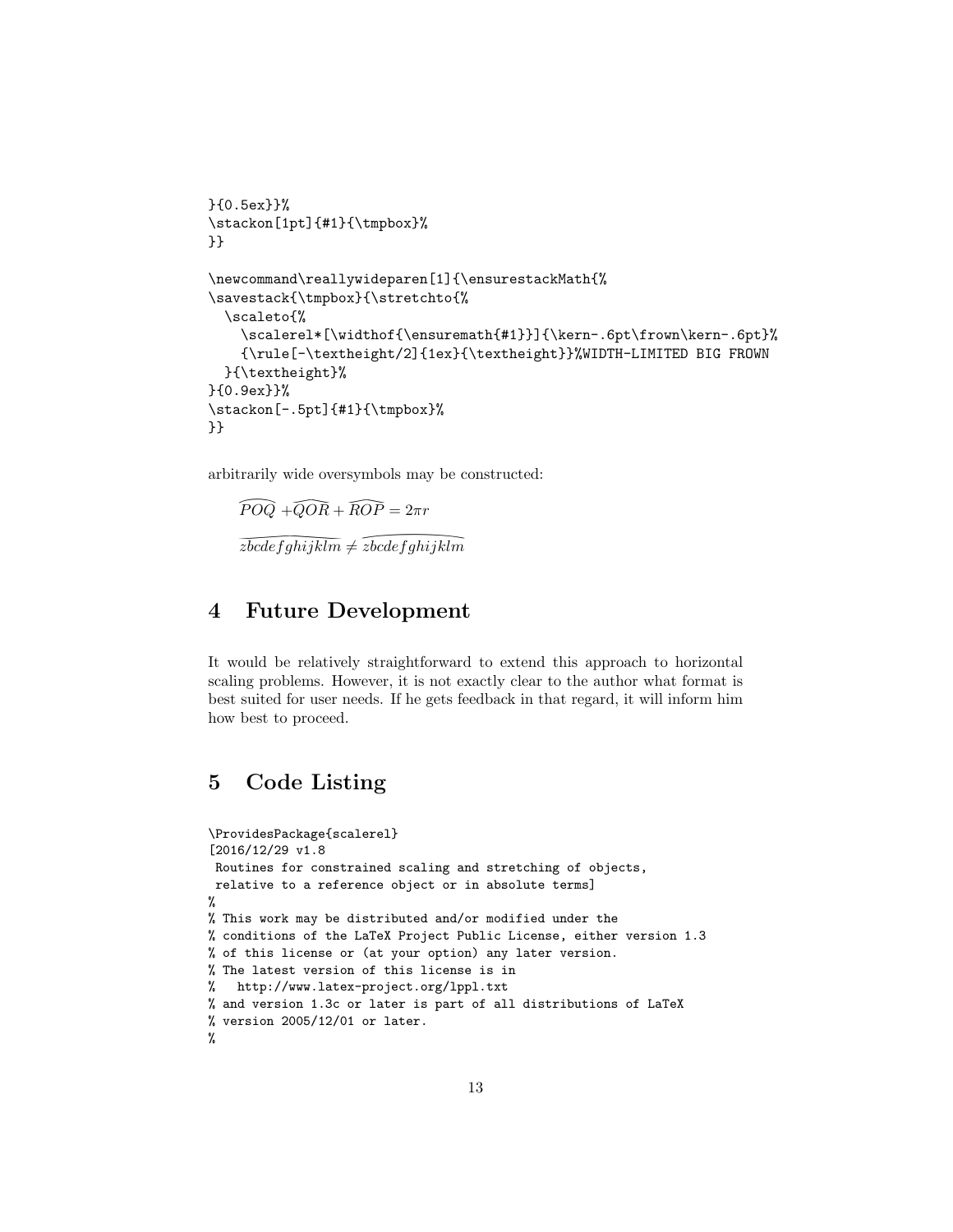```
% This work has the LPPL maintenance status 'maintained'.
%
% The Current Maintainer of this work is Steven B. Segletes.
% V1.01-Correct typos in documentation
% V1.1 -Corrected usepackage dependencies; Significant doc rewrite.
% V1.2 -Added \scaleleftright and \stretchleftright; revised docs.
% V1.3 -Corrected missing % in stretch routines, added \hstretch and
% \vstretch commands; fixed version number in .sty file
% V1.4 -Auto-detect mathmode and style; use the proper math display
% style; Allow \ignoremathstyle and \discernmathstyle to
% revert to former approach in rare cases and return to new
% approach.
% -Added \Isnextbyte as a supplemental routine
% -Added \scaleobj (like \scalebox, but defaults to math mode
% using current display style).
% V1.5 -Eliminated mathstyle package because of incompatibilites with
% many other packages. Implemented \mathchoice approach instead.
% V1.6 -Made available \LMex and \LMpt lengths (Local Math ex and
% Local Math pt), usable inside \ThisStyle arguments (1ex/pt in
% \textstyle and \displaystyle, 0.7ex/pt in \scriptstyle, and
% 0.5ex/pt in \scriptscriptstyle).
% -Revised/shortened/improved \Isnextbyte.
% -Replaced ifthen package calls with etoolbox calls.
% V1.7 -Note that the V1.5 implementation with \mathchoice seemed to
% have made the use of \ignoremathstyle and \discernmathstyle
% vestigial. Thus, \ignoremathstyle was revised to be used
% for the purpose of streamlining package efficiency when
% only textstyle (or displaystyle with \ignoremathstyle[D])
% processing is required.
% -Fixed use of dot {.} as null argument in \scaleleftright{}{}{}
% and \stretchleftright{}{}{}, which had been causing overflow.
% -Made \hstretch and \vstretch routines more efficient, using
% optional arguments of \scalebox, instead of \scalerel.
% V1.8 -Fixed divide by 0 bugs that would arise when object to be
% scaled fell completely below the baseline (zero height).
% Required revisions to \scalerelplain, \stretchrelplain,
% \scaleto, and \stretchto.
% -Fixed aspect-ratio bug, that calculated aspect for stretched object
% based only upon portion above baseline
\usepackage{calc}
\usepackage{graphicx}
\usepackage{etoolbox}
\global\newlength\thesrwidth
\global\newlength\thesrheight
\global\newlength\srblobheight
\global\newlength\srblobdepth
```

```
\global\newlength\mnxsrwidth
```

```
\newlength\LMex
```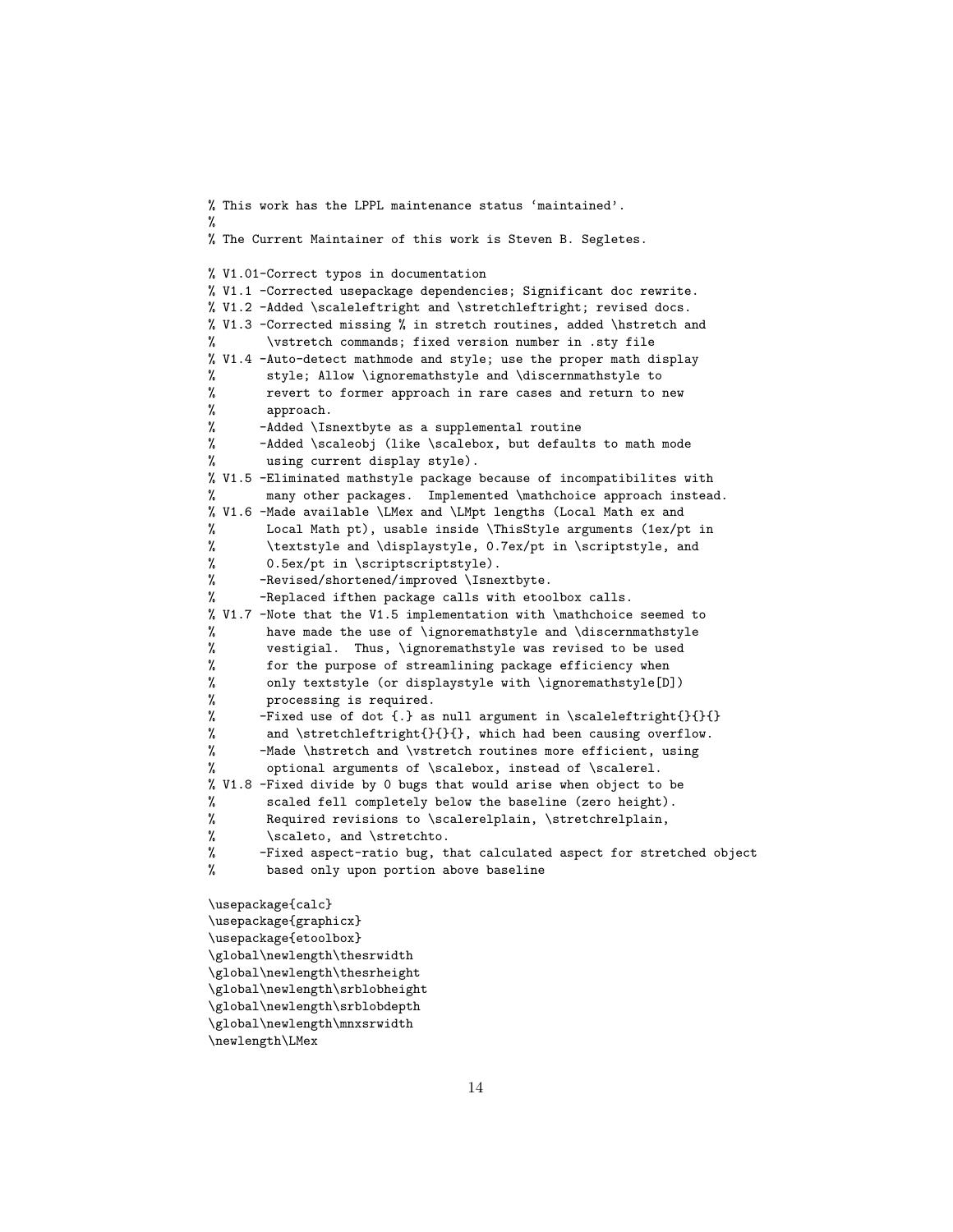```
\newlength\LMpt
\def\scriptstyleScaleFactor{.7}
\def\scriptscriptstyleScaleFactor{.5}
\newcommand\scalerel{\@ifstar{\scalerelplain}{\scalerelplus}}
\newcommand\scalerelplain[3][99in]{\ThisStyle{%
  \setbox0\hbox{\@obj{#3}}%
  \setlength\srblobheight{\ht0+\dp0}%
  \setlength\srblobdepth{\dp0}%
  \setbox2\hbox{\@obj{#2}}%
  \setbox0\hbox{\raisebox{\dp2}{\@obj{#2}}}%
  \setlength\thesrwidth{\wd0*\ratio{\srblobheight}{\ht0}}%
  \setlength\thesrheight{\ht0*\ratio{\srblobheight}{\ht0}}%
  \setlength\mnxsrwidth{#1}%
  \ifdim\thesrwidth>\mnxsrwidth\setlength\thesrwidth{\mnxsrwidth}\fi%
  \raisebox{-\srblobdepth}{\resizebox{\thesrwidth}{\thesrheight}{\copy0}}%
  }%
}
\newcommand\scalerelplus[3][99in]{\scalerelplain[#1]{#2}{#3}#3}
\newcommand\stretchrel{\@ifstar{\stretchrelplain}{\stretchrelplus}}
\newcommand\stretchrelplain[3][10000]{\ThisStyle{%
  \setbox0\hbox{\@obj{#3}}%
  \setlength\srblobheight{\ht0+\dp0}%
  \setlength\srblobdepth{\dp0}%
  \setbox2\hbox{\@obj{#2}}%
  \setbox0\hbox{\raisebox{\dp2}{\@obj{#2}}}%
  \setlength\thesrwidth{\wd0}%
  \setlength\thesrheight{\ht0*\ratio{\srblobheight}{\ht0}}%
  \setlength\mnxsrwidth{\thesrheight*100/#1}%
  \ifdim\thesrwidth<\mnxsrwidth\setlength\thesrwidth{\mnxsrwidth}\fi%
  \raisebox{-\srblobdepth}{\resizebox{\thesrwidth}{\thesrheight}{\copy0}}%
  }%
}
\newcommand\stretchrelplus[3][10000]{\stretchrelplain[#1]{#2}{#3}#3}
\newcommand\scaleto[3][99in]{\ThisStyle{%
  \setlength\srblobheight{#3}%
  \setbox2\hbox{\@obj{#2}}%
  \setbox0\hbox{\raisebox{\dp2}{\@obj{#2}}}%
  \setlength\thesrwidth{\wd0*\ratio{\srblobheight}{\ht0}}%
  \setlength\thesrheight{\ht0*\ratio{\srblobheight}{\ht0}}%
  \setlength\mnxsrwidth{#1}%
  \ifdim\thesrwidth>\mnxsrwidth\setlength\thesrwidth{\mnxsrwidth}\fi%
```

```
\setlength\srblobdepth{\dp2*\ratio{\srblobheight}{\ht0}}%
```

```
\raisebox{-\srblobdepth}{\resizebox{\thesrwidth}{\thesrheight}{\copy0}}%
```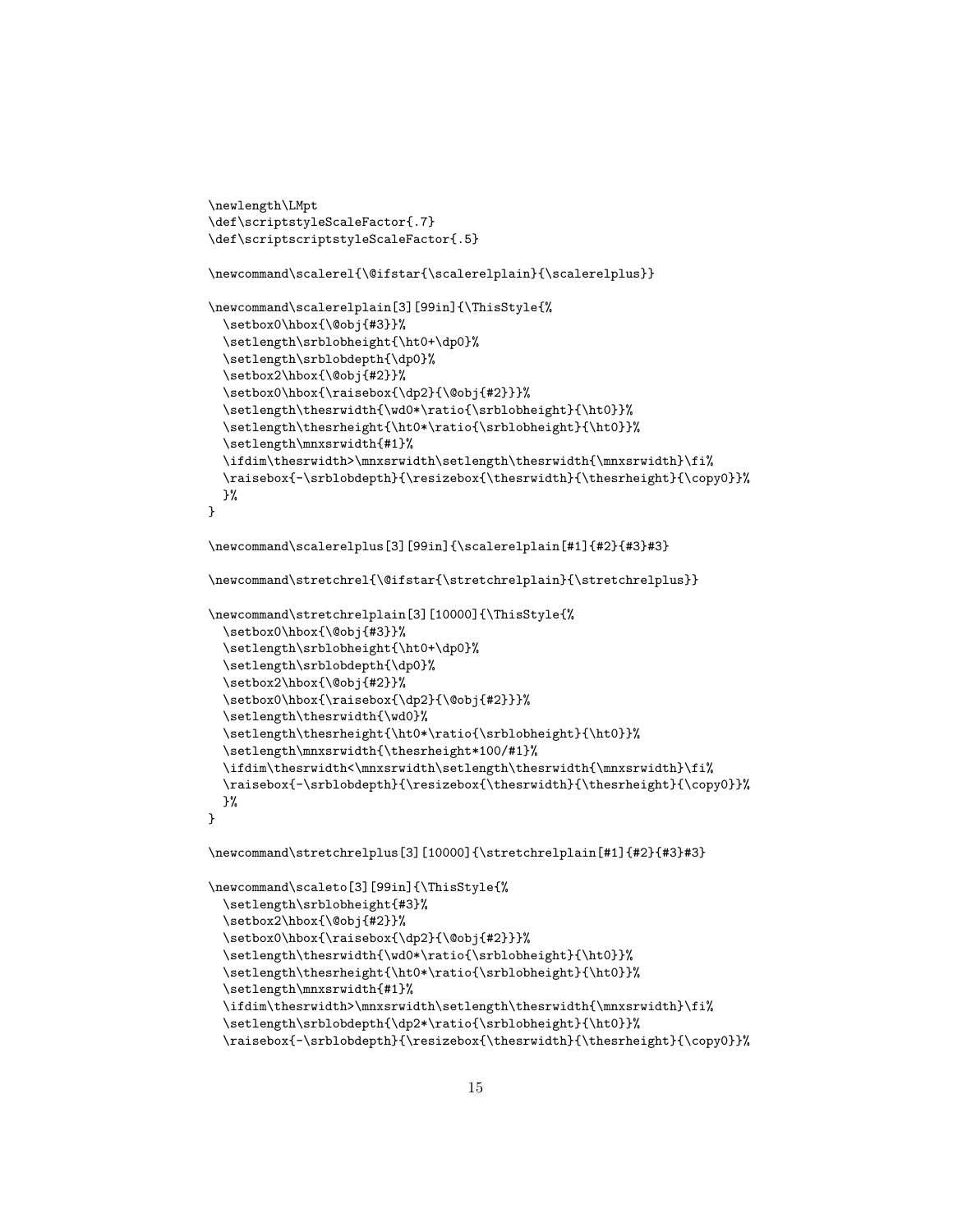```
}%
}
\newcommand\stretchto[3][10000]{\ThisStyle{%
  \setlength\srblobheight{#3}%
  \setbox2\hbox{\@obj{#2}}%
  \setbox0\hbox{\raisebox{\dp2}{\@obj{#2}}}%
  \setlength\thesrwidth{\wd0}%
  \setlength\thesrheight{\ht0*\ratio{\srblobheight}{\ht0}}%
  \setlength\mnxsrwidth{\thesrheight*100/#1}%
  \ifdim\thesrwidth<\mnxsrwidth\setlength\thesrwidth{\mnxsrwidth}\fi%
  \setlength\srblobdepth{\dp2*\ratio{\srblobheight}{\ht0}}%
  \raisebox{-\srblobdepth}{\resizebox{\thesrwidth}{\thesrheight}{\copy0}}%
  }%
}
\newcommand\scaleleftright[4][99in]{%
  \ifx.#2#3\else\scalerel[#1]{#2}{#3}\fi%
  \ifx.#4\else\scalerel*[#1]{#4}{#3}\fi%
}
\newcommand\stretchleftright[4][10000]{%
  \ifx.#2#3\else\stretchrel[#1]{#2}{#3}\fi%
  \label{thm:main} $$\if x.*4\else\stretchrel*[#1]{#4}{#4}{#3}\if i}
\newcommand\hstretch[2]{%
  \ThisStyle{\scalebox{#1}[1]{\@obj{#2}}}}
\newcommand\vstretch[2]{%
  \ThisStyle{\scalebox{1}[#1]{\@obj{#2}}}}
\newcommand\scaleobj[2]{%
  \ThisStyle{\scalebox{#1}{\@obj{#2}}}}
% DETERMINE IF THE SCALEREL ROUTINE WAS CALLED IN MATH MODE.
% IF SO, USE THE PROPER MATH DISPLAY STYLE FOR THE CALL,
% *UNLESS* THE FIRST CHARACTER OF THE ARGUMENT IS A $ SIGN,
% SIGNIFYING A DESIRED ESCAPE FROM MATH MODE FOR THE ARGUMENT.
\newcommand\@obj[1]{%
  \if T\@mmode%
    \Isnextbyte[q]{$}{#1}%
    \if F\theresult%
      $\SavedStyle#1$%
    \else%
      $#1$%
    \fi%
  \else%
    $#1$%
  \fi%
}
```